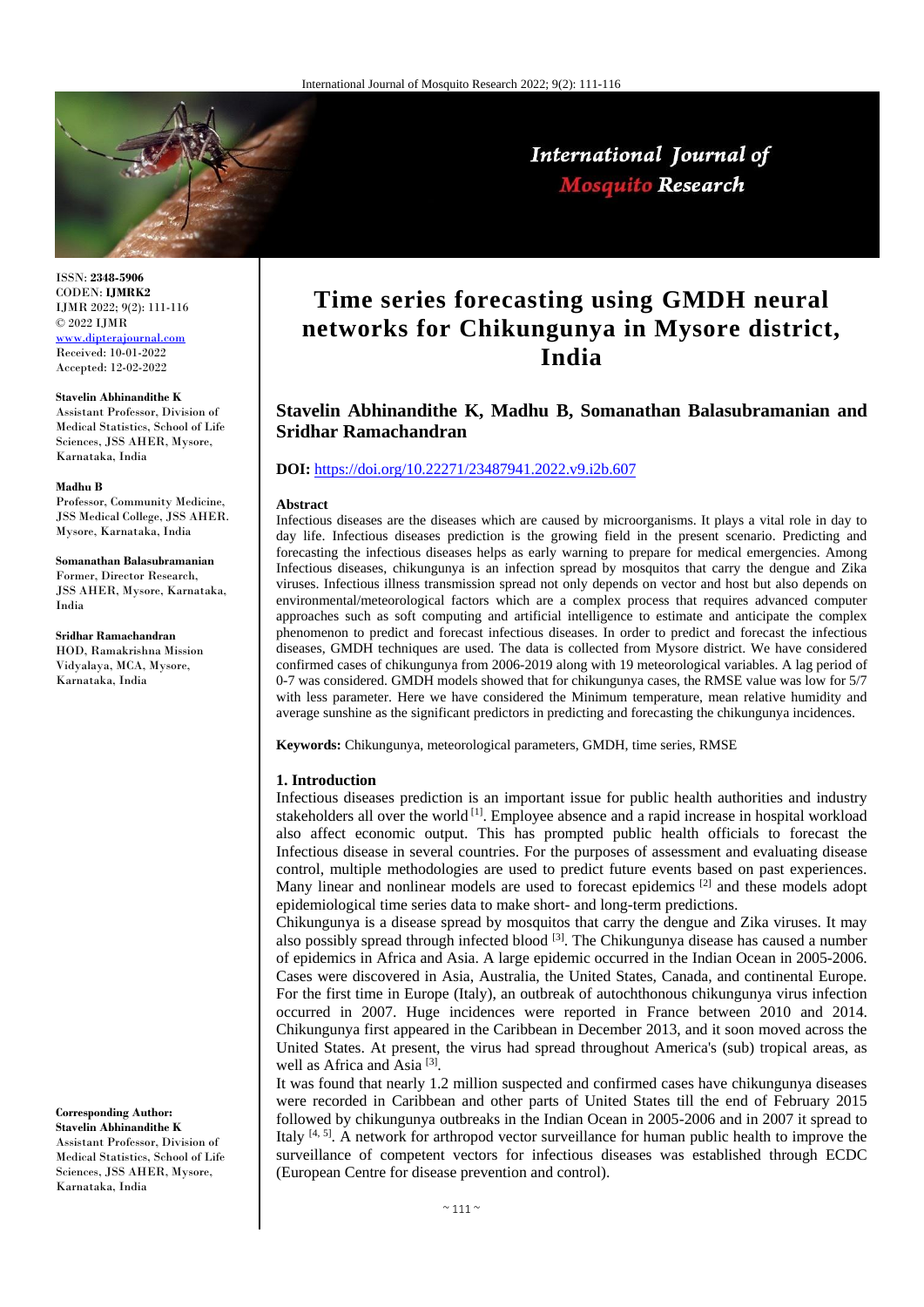The majority of those who are afflicted experience severe symptoms. They typically begin three to seven days after being bitten by an infected mosquito. Fever and joint pain are the most typical symptoms. Headache, muscle soreness, joint swelling, and rashes are some of the other symptoms  $[6, 7]$ .

Infectious illness transmission spread not only depends on vector and host but also depends on environmental/meteorological factors which are a complex process that requires advanced computer approaches such as soft computing and artificial intelligence to estimate and anticipate the complex phenomenon to predict and forecast infectious diseases such as chikungunya  $[6, 7, 8]$ .

In the present study, we have examined the impact of meteorological factors with respect to the incidence of chikungunya for the district of Mysuru using GMDH (Group method of data handling) technique. This article intends to provide experiences for working on the chikungunya control arrangement and, as a result, to assist in making progress prior to the time for the public area.

#### **2. Materials and Methods**

### **2.1. Study Area and Climatic Conditions**

Mysore shapes the southern piece of Karnataka, southeast part has Tamil Nadu, the area of Kodagu to its west, the region of Mandya lies in the north, Hassan in the northwest, and the Bangalore to its upper east.

#### **2.2. Geographical Area**

The district covers an area of 6, 76,382 hectares, with 62,851 hectares of forestland. Mysore City is one of the Karnataka's third most populous city, with an estimated population of 920,550 people in 2011, with 461,042 men and 459,508 women for the same year.

# **2.3. Climatic Condition**

According to the Köppen climatic classification, Mysore has a tropical savanna climate (Aw) that borders on a hot semi-arid climate (BSh) [9]. Summer, which runs from March to June, the monsoon season, which runs from July to November, and winter, which runs from December to February, are the three main seasons. As per the Indian Meteorological Department (IMD) records, the average maximum temperature per annual is 30.2  $\rm{^0C}$  and the average minimum temperature is 19.1  $\rm{^0C}$ [10] .

#### **2.4. Data and Climatic Factors**

We have collected the data of chikungunya incidences from District Health Office, Mysore, Ministry of Health and Family Welfare, Government of Karnataka from 2006 to 2019. Month wise incidences were collected and these are considered as 'n' observations. Here n=156 months of observation.

Meteorological data for Mysore district was collected from Indian Meteorological Division, Govt of India for the same period i.e. from the year 2006 to the year 2019. From the meteorological division month-wise data of min temperature (°C), max temperature (°C), mean temperature (°C), minimum rainfall (mm), maximum rainfall (mm), mean rainfall (mm), total rain during month (mm), mean of daily velocity (Km/hr.), minimum relative humidity (%), maximum relative humidity (%), mean relative humidity (%), minimum vapor pressure(mill bars), maximum vapor pressure (mill bars), mean of daily vapor pressure (mill bars), minimum

evaporation (mm), maximum evaporation (mm), total evaporation during month (mm), mean of daily evaporation (mm) and average sunshine (hours) were considered. Total of 19 meteorological variables were considered for the present study.

We have used Spearman's correlation analysis to find the relationship between infections disease and meteorological variables by using IBM SPSS 22. The meteorological variables along with infectious diseases which showed significant at 5% were used for model build. The results are shown for 5/7 and 7/7 with Less parameter (LP) and Full parameter (FP) for the chikungunya disease. All the significant parameters of meteorological variables are taken as full parameter and the variables which were significant at 1% and 5% are considered as less parameter. Further trial and error was used to select the variables which satisfied the selection criteria. GMDH shell is further used to get the results.

#### **2.5. Objectives**

This paper intends to test the applicability of a polynomial GMDH-type neural network method in time series prediction in the context of infectious diseases along with environmental variables.

# **2.6. GMDH Procedure**

The GMDH approach was created to handle problems involving higher order regression polynomials, including modelling and classification. A polynomial series in the form of the Volterra series, known as the Kolmogorov-Gabor polynomial, can be used to explain the general link between input and output variables [11, 12].

$$
y = a + \sum_{i=1}^{m} b_i \cdot x_1 + \sum_{i=1}^{m} \sum_{j=1}^{m} c_{ij} \cdot x_i \cdot x_j + \sum_{i=1}^{m} \sum_{j=1}^{m} \sum_{k=1}^{m} d_{ijk} \cdot x_i \cdot x_j \cdot x_k + \cdots
$$
\n(1)

GMDH is a collection of generalization techniques for computer-based mathematical modeling of multi parametric data groups, including completely automatic structural and parametric model optimization. In the context of uncertainty, GMDH is a revolutionary strategy for resolving structural and parametric identification challenges. It is a sub-model of the ANN model that deals with time series data (Artificial Neural Network)<sup>[11, 12]</sup>.

The basic idea behind the GMDH is to use a quadratic node transfer function with regression coefficients to produce an analytical function in a feed-forward network. The GMDH is a self-organizing, unidirectional structure with many layers, each made up of neurons with similar structures. Using the singular value decomposition approach and solving normal equations, weight is introduced as definite and constant values inside each neuron.

All pairwise combinations of p lagged time series are considered by the GMDH method. As a result, each neuron receives each combination. A model is built using these two inputs to approximate the intended outcome. In other terms, a neuron receives two input variables and outputs one result. GMDH's fundamental function is based on the forward propagation of signals through the network's nodes, which is similar to the approach utilized in traditional neural networks. Every layer is made up of simple nodes that each conduct their own polynomial transfer function and pass their output to the next layer's nodes [13, 14, 15].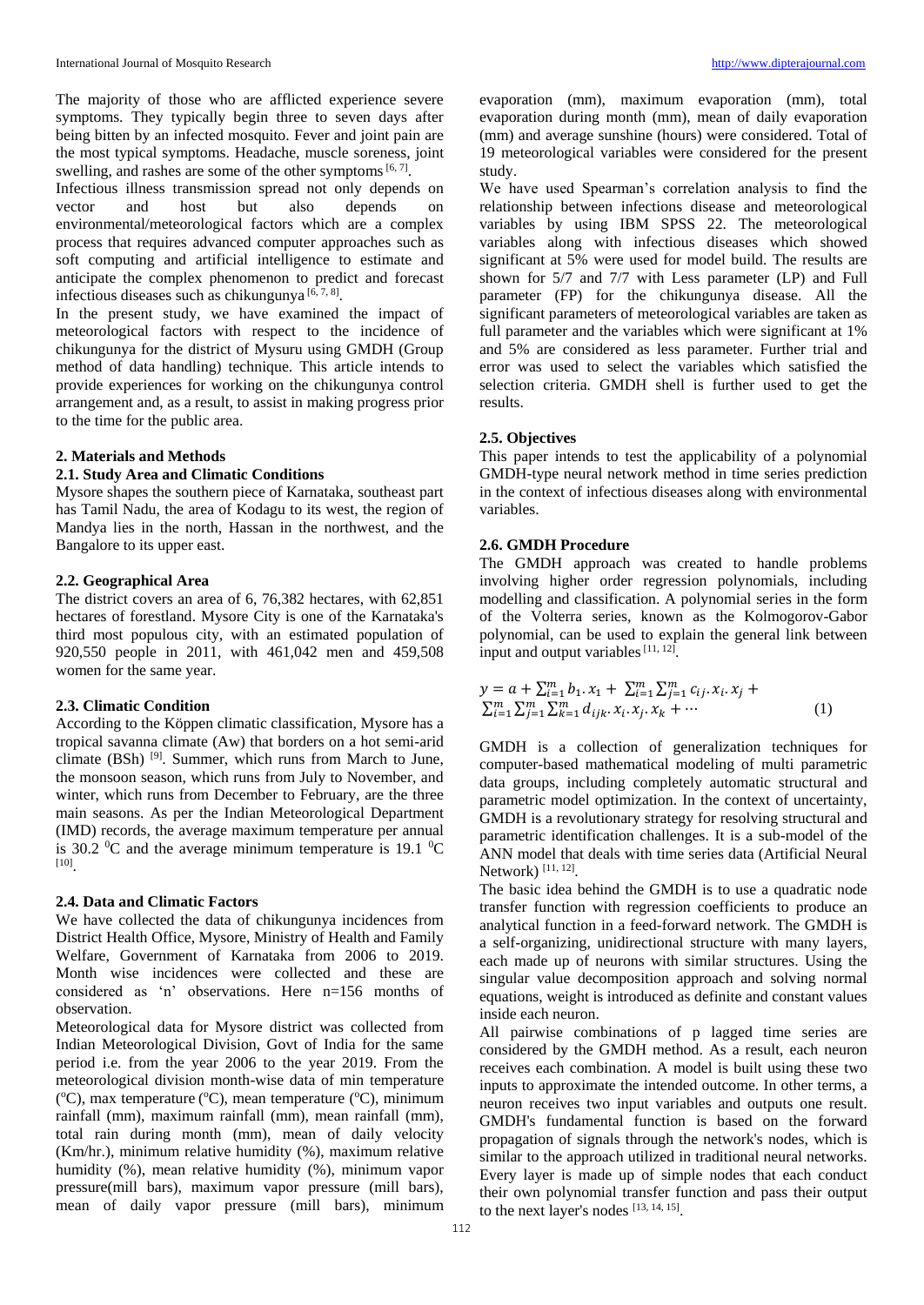Because of their capability to forecast any time series and continuous nonlinear function with arbitrary precision, GMDH models are used.

- GMDH is a strong and appealing method that is the cornerstone of many types of polynomial neural networks with a significant improvement in prediction errors when compared to the traditional MLP structure with regression analysis.
- The algorithm employed in this method finds interrelationships in data automatically, resulting in an optimal structure/network and increasing the accuracy of existing algorithms.

#### **2.7. Time Series Prediction Using GMDH**

As compared to the traditional time series forecasting problem, the number of input nodes of nonlinear model, the GMDH is equal to the number of lagged variables (Yt-1, Yt-2, Yt-3…,Y t-p), where p is the number of chosen lagged. The outputs, yt, the predicted value of a time series defined as

$$
y_t = f(y_{t-1}, y_{t-2}, y_{t-3}, \ldots, y_{t-p})
$$
 (2)

However, no systematic method for order to determine the number of lagged p has been proposed. The number of lags p is computed or using traditional Box Jenkins approaches. The most significant variables to employ as input nodes in the GMDH model's input layer are the lagged variables acquired from the Box-Jenkins analysis. In our study, a time series model is considered as nonlinear function of several past observations and random errors as follows:

$$
y_t = f[(y_{t-1}, y_{t-2}, y_{t-3}, \ldots, y_{t-p}), (y_{t-1}, y_{t-2}, \ldots)]
$$
 (3)

Where f is a nonlinear function determined by the GMDH [15, 16, 17, 18, 19] .

#### **3. Results**

For Chikungunya disease, we have considered the period from (January 2006- December 2015) as training set and from (January 2006-December 2019) as testing data. The following Figure 1 shows the time series plot of the chikungunya disease for a period from 2006-2019.In order to become the series into stationary, we adopted logarithm to the actual data sets. Figure 2 shows the Autocorrelation plot for different Lag period for Chikungunya data and Figure 3 shows the residual plot for the same data.



**Fig 1:** Plot of the Chikungunya disease for a period from 2006-2019



**Fig 2:** Autocorrelation plot for different Lag period for Chikungunya incidences.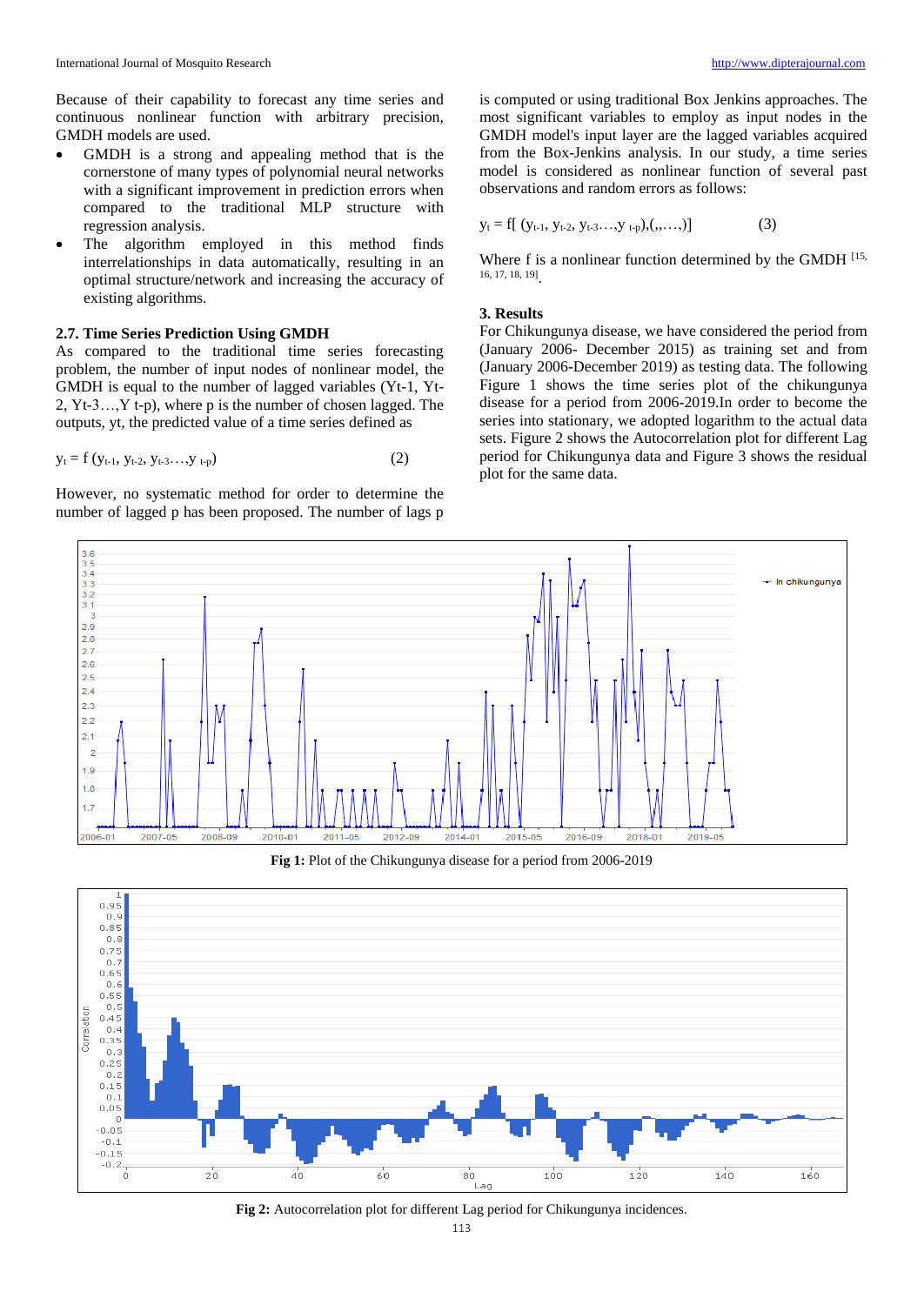

**Fig 3:** Residual Plot for the Chikungunya incidences

**Table 1:** Comparison of GMDH models based stepwise forward and mixed selection and GMDH neural networks, Average s MAPE and normalized residual sum.

|                            | Chikungunya      |                  |                  |                  |
|----------------------------|------------------|------------------|------------------|------------------|
|                            | $5/7$ LP $(120)$ | $5/7$ FP $(120)$ | $7/7$ LP $(168)$ | $7/7$ FP $(168)$ |
| Combinatorial (quick)      | 0.683205         | 0.683205         | 0.371888         | 0.765305         |
| Stepwise forward selection | 0.683205         | 0.683205         | 0.430957         | 0.765305         |
| Stepwise mixed selection   | 0.683205         | 0.683205         | 0.344098         | 0.765305         |
| <b>GMDH</b> neural network | 0.680864         | 0.683205         | 0.344098         | 0.765305         |
| Average sMAPE              | 27.15%           | 23.95%           | 15.24%           | 26.24%           |
| Normalized residual sum    | $-18.09\%$       | $-14.94%$        | 2.08%            | $-21.74%$        |

From table 1, the results from different models are tabulated. Four models were considered, 5/7 with less parameter, 5/7 with full parameters (all significant parameters at 5% and 1%) level of significance, 7/7 with less parameter and 7/7 with full parameters. From the table we notice that GMDH neural network values for four models along with normalized residual sum. Here we notice that normalized residual sum is less i.e., -21.74% for the 7/7 with all the significant parameters at 5% and 1% level of significance.

**Table 2:** RMSE, Average sMAPE, MAE values of fitted GMDH Neural network models for Chikungunya disease.

| S.No | Variable   | Model       | <b>RMSE</b> | <b>Average sMAPE</b> | <b>MAE</b> | $\mathbf{R}^2$ |
|------|------------|-------------|-------------|----------------------|------------|----------------|
|      | $5/7$ (LP) | <b>GMDH</b> | 0.333598    | 27.15%               | 0.311191   | 0.404833       |
|      | $5/7$ (FP) | <b>GMDH</b> | 0.44935     | 23.95%               | 0.384959   | $-0.0798$      |
|      | $7/7$ (LP) | <b>GMDH</b> | 0.46091     | 15.24%               | 0.385689   | 0.190291       |
|      | $7/7$ (FP) | GMDH        | 0.45498     | 26.24%               | 0.378107   | 0.20589        |

From the table no 2, for Chikungunya disease, 5/7(LP) model has smallest RMSE, highest  $R^2$  value when compared with others models. Here we have considered Minimum temperature, Maximum rain, Average sunshine and RH mean and RH minimum as the predictors for the 5/7LP model. Following figure 4 shows the forecasting results for chikungunya diseases for the year 2021.



**Fig 4:** Forecasting Chikungunya cases using GMDH for the year 2021.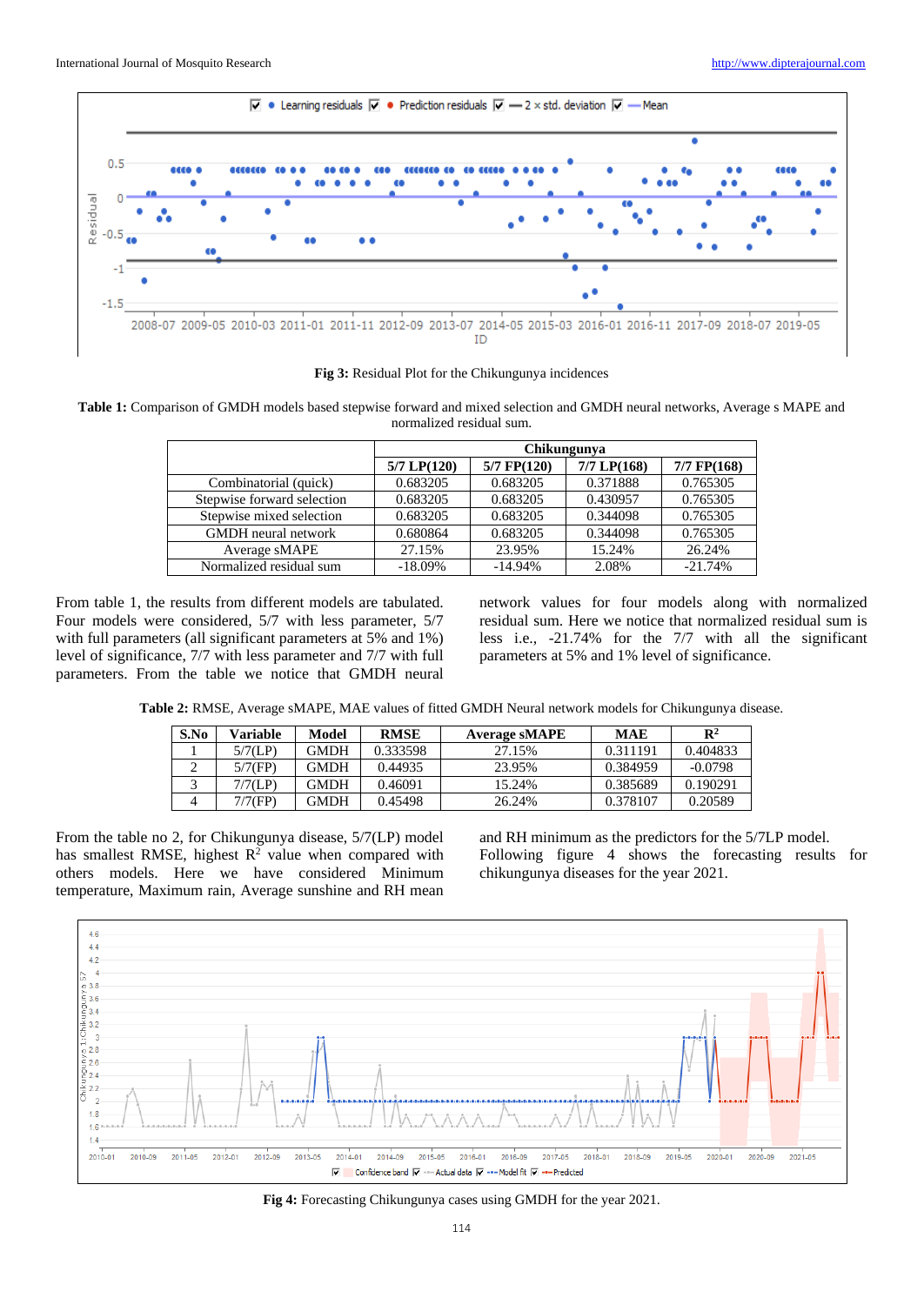In table 3, correlation analysis was performed between Observed and forecasted Chikungunya cases.

**Table 3:** Correlation between Observed and forecasted Chikungunya Cases

| <b>Correlations</b> |                            |                 |                 |  |  |  |
|---------------------|----------------------------|-----------------|-----------------|--|--|--|
|                     |                            | <b>Observed</b> | <b>Forecast</b> |  |  |  |
| Observed            | <b>Pearson Correlation</b> |                 |                 |  |  |  |
|                     | $Sig. (2-tailed)$          |                 | .000            |  |  |  |
|                     |                            | 135             | 135             |  |  |  |
| Forecast            | Pearson Correlation        | $.457***$       |                 |  |  |  |
|                     | $Sig. (2-tailed)$          | .000            |                 |  |  |  |
|                     |                            | 135             | -35             |  |  |  |

From the above table, Correlation is significant  $(p<0.0001)$ and Q-Q plot of predicted values with residual values were plotted. Here  $R^2$  value is 0.208



**Fig 5:** Normal Q-Q plot of predicted values Vs Residual Values

# **4. Discussion and Conclusion**

GMDH shell is used as predictive analytics. It is based on the classical GMDH algorithm and used to solve clustering, classification and time series prediction problems. GMDH shell uses the data mining algorithm which is self-organized neural networks. For our study, we adopted GMDH models in order to check the interrelationship in the data which will provide an optimal structure and increases the accuracy of the existing algorithms by framing a network [18, 19]. GMDH models showed that for chikungunya cases, the RMSE value was low for 5/7 with less parameter. Here we have considered the parameters such as the Minimum temperature, mean relative humidity and average sunshine as the significant predictors in predicting and forecasting the chikungunya incidences.

Thus based on our study, we conclude that GMDH can successfully replace neural networks in identification and forecasting tasks [20]. GMDH has a viable competitor in the modeling of real-world systems attributed to her ability to overcome the bulk of neural network defects.

# **5. References**

1. Bloom DE, Cadarette D. Infectious disease threats in the twenty-first century: Strengthening the global response. Frontiers in immunology. 2019 Mar 28;10:549.

- 2. Ellner SP, Bailey BA, Bobashev GV, Gallant AR, Grenfell BT, Nychka DW. Noise and nonlinearity in measles epidemics: combining mechanistic and statistical approaches to population modeling. The American Naturalist. 1998 May;151(5):425-40.
- 3. Van Bortel W, Dorleans F, Rosine J, Blateau A, Rousset D, Matheus S, *et al.* Chikungunya outbreak in the Caribbean region, December 2013 to March 2014, and the significance for Europe. Euro surveillance. 2014 Apr 3;19(13):20759.
- 4. Morrison TE. Reemergence of chikungunya virus. Journal of virology. 2014 Oct 15;88(20):11644-7.
- 5. Trampuz A, Jereb M, Muzlovic I, Prabhu RM. Clinical review: Severe malaria. Critical care. 2003 Aug;7(4):1-9.
- 6. Tsetsarkin KA, Chen R, Sherman MB, Weaver SC. Chikungunya virus: Evolution and genetic determinants of emergence. Current opinion in virology. 2011 Oct 1;1(4):310-7.
- 7. Vega-Rúa A, Zouache K, Girod R, Failloux AB, Lourenço-de-Oliveira R. High level of vector competence of Aedes aegypti and Aedes albopictus from ten American countries as a crucial factor in the spread of Chikungunya virus. Journal of virology. 2014 Jun 1;88(11):6294-306.
- 8. Cherry CC, Beer KD, Fulton C, Wong D, Buttke D, Staples JE, Ellis EM. Knowledge and use of prevention measures for chikungunya virus among visitors-Virgin Islands National Park, 2015. Travel medicine and infectious disease. 2016 Sep 1;14(5):475-80.
- 9. Medlock JM, Hansford KM, Schaffner F, Versteirt V, Hendrickx G, Zeller H, *et al*. A review of the invasive mosquitoes in Europe: ecology, public health risks, and control options. Vector-borne and zoonotic diseases. 2012 Jun 1;12(6):435-47.
- 10. Alvares CA, Stape JL, Sentelhas PC, Gonçalves JD, Sparovek G. Köppen's climate classification map for Brazil. Meteorologische Zeitschrift. 2013 Dec 1;22(6):711-28.
- 11. Horsthemke W. Noise induced transitions. In Nonequilibrium dynamics in chemical systems. Springer, Berlin, Heidelberg, 1984, 150-160.
- 12. Ivakhnenko AG. The group method of data of handling; a rival of the method of stochastic approximation. Soviet Automatic Control. 1968;13:43-55.
- 13. Muller JA, Ivakhnenko AG. Self-organizing modelling in analysis and prediction of stock market. In Proceedings of the Second International Conference on Application of<br>Fuzzy Systems and Soft Computing-ICAFS. Fuzzy Systems and Soft Computing-ICAFS. 1996;96:491-500.
- 14. Ivakhnenko AG. The group method of data of handling; a rival of the method of stochastic approximation. Soviet